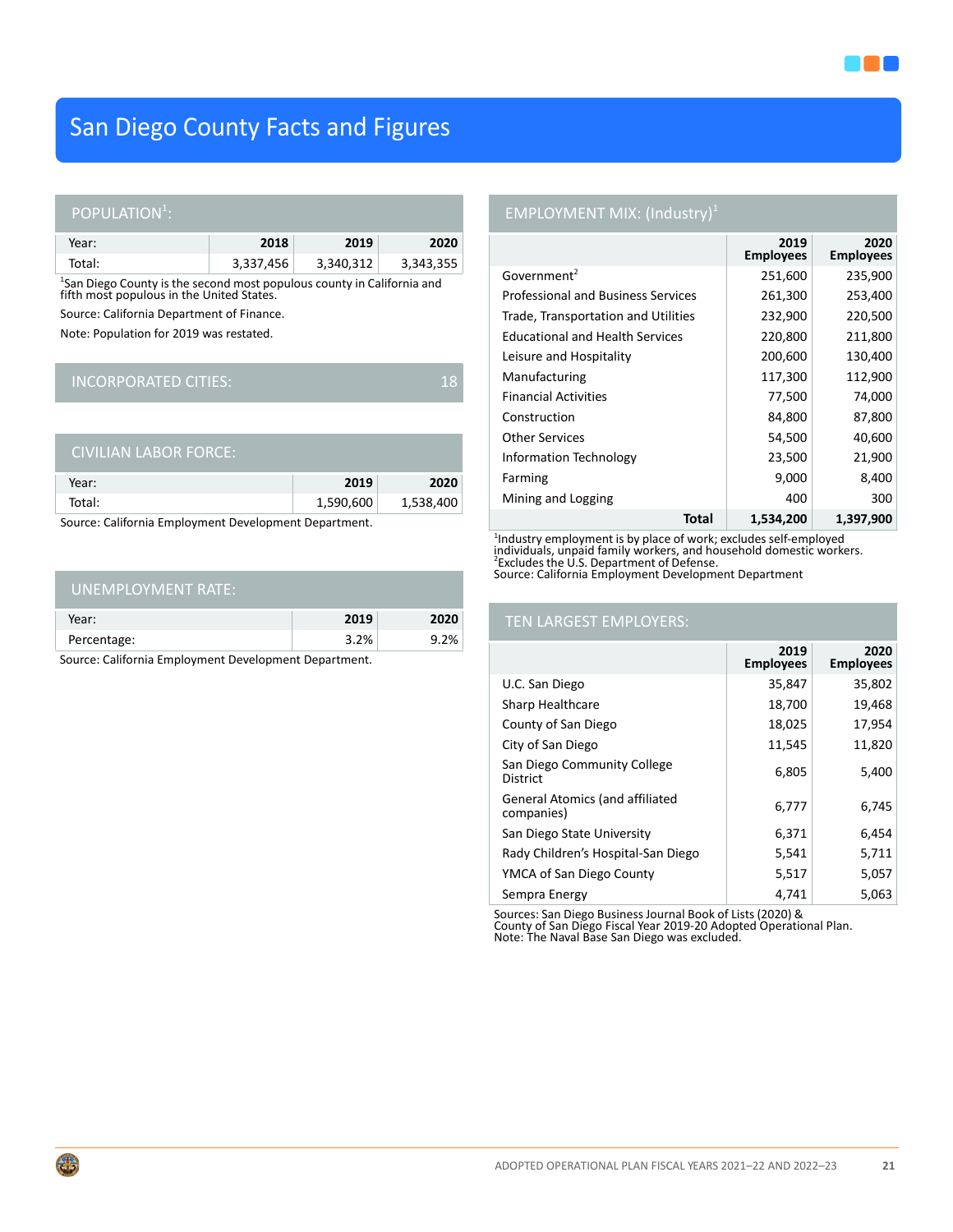| <b>CONSUMER PRICE INDEX:</b> |        |                                                                                    |        |
|------------------------------|--------|------------------------------------------------------------------------------------|--------|
| Year:                        | 2018   | 2019                                                                               | 2020   |
| Amount:                      | 292.55 | 299.43<br>$(3.4\%$ increase) $\vert$ $(2.4\%$ increase) $\vert$ $(1.5\%$ increase) | 303.93 |

Source: U.S. Department of Labor, Bureau of Labor Statistics, February 2021 (CPI-U for the San Diego-Carlsbad Metropolitan Area, not seasonally adjusted, annual).

| 2019 <sup>1</sup> |
|-------------------|
| 78,980            |
|                   |

<sup>1</sup>Each amount adjusted annually for inflation according to its respective year.<br>Source: U.S. Census Bureau

| MEDIAN HOME PRICE <sup>1</sup> : |  |
|----------------------------------|--|
|                                  |  |

| Year:                 | January<br>2019      | January<br>2020 | January<br>2021 |
|-----------------------|----------------------|-----------------|-----------------|
| Single Family Homes   | $615,000$ $\sqrt{5}$ | 670,000         | 744.000         |
| <b>Attached Homes</b> | $415,000$   \$       | 435.000         | 485,000         |

1 Median price of all single family and attached homes sold in January of each year. Source: San Diego Regional Chamber of Commerce.

| TOP TEN PROPERTY TAXPAYERS (as of July 2020): |                   |
|-----------------------------------------------|-------------------|
|                                               | 2020              |
| San Diego Gas & Electric Company              | \$<br>148,307,133 |
| Qualcomm Inc.                                 | \$<br>25,654,992  |
| Irvine Co.                                    | \$<br>14,405,994  |
| UTC Venture LLC                               | \$<br>10,320,586  |
| <b>Host Hotels and Resorts</b>                | \$<br>10,046,879  |
| Kilroy Realty, LP                             | \$<br>9,997,978   |
| Pacific Bell Telephone Co.                    | \$<br>9,254,201   |
| <b>BSK Del Partners, LLC</b>                  | \$<br>7,861,336   |
| Sorrento West Properties, Inc.                | \$<br>6,965,747   |
| <b>Fashion Valley Mall LLC</b>                | \$<br>6,817,667   |

Source: County of San Diego, Auditor and Controller, Property Tax Services Division.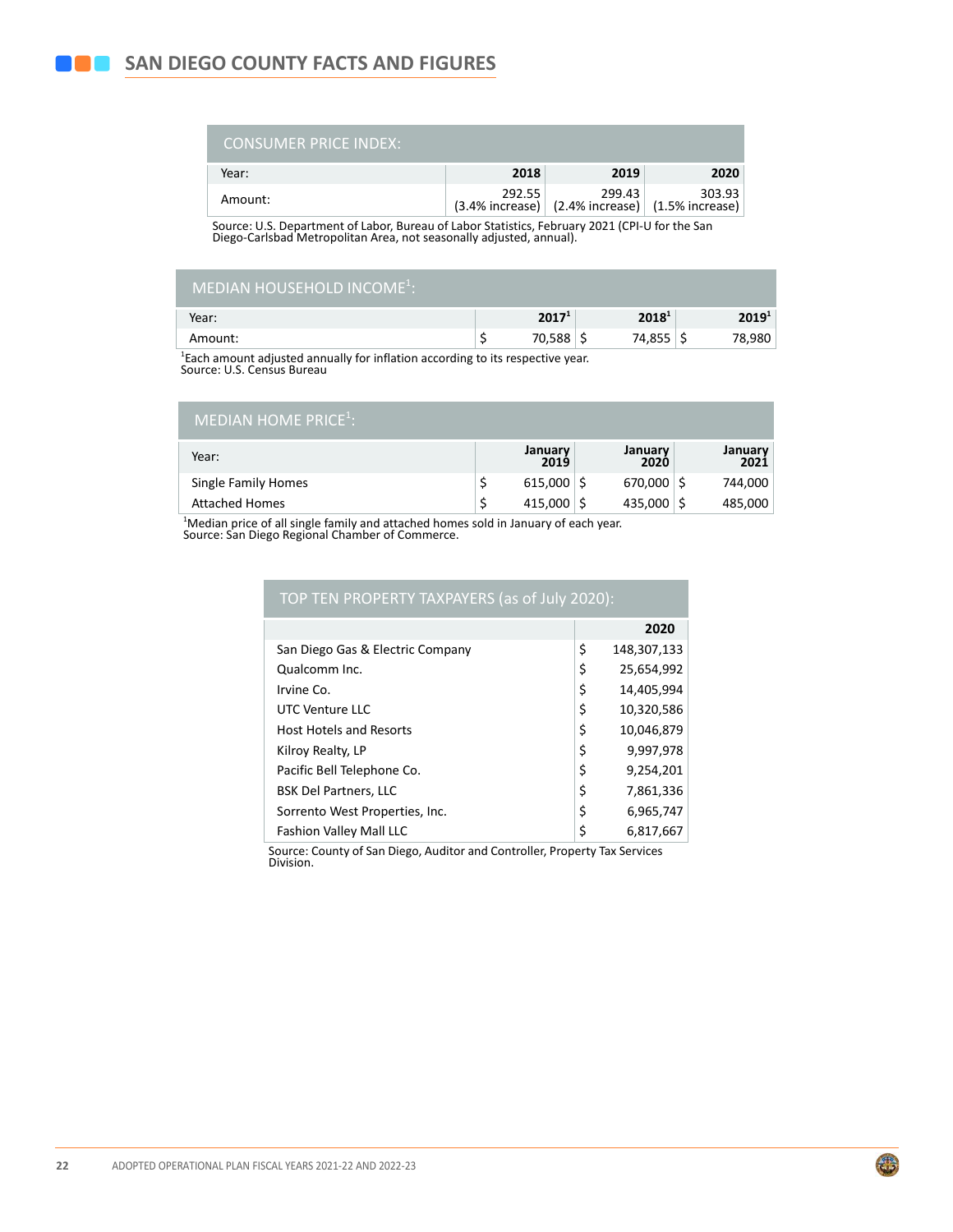FISCAL YEAR 2020–21 ASSESSED VALUATION: \$566.7 billion

G

# ESTIMATED TOTAL HOUSING UNITS: 1,233,777

Source: San Diego County Assessor/Recorder/County Clerk (Gross less regular exemptions).

Source: U.S. Census Bureau, San Diego County QuickFacts 2013-2017 Estimate.

| <b>LAND USE:</b><br>(in descending order) <sup>1</sup> |            |
|--------------------------------------------------------|------------|
|                                                        | 2020 Acres |
| Parkland                                               | 1,414,373  |
| Vacant or Undeveloped Land                             | 557,093    |
| Residential                                            | 380,930    |
| Agriculture                                            | 119,503    |
| Public/Government                                      | 119,448    |
| <b>Other Transportation</b>                            | 108,207    |
| Commercial/Industrial                                  | 33,929     |
| <b>Total</b>                                           | 2,733,483  |

1 The acres available for land use may vary year to year due to survey updates that include tide level changes. Source: San Diego Association of Governments.

| <b>AGRICULTURAL PRODUCTION:</b>                                                                    |                     |            |
|----------------------------------------------------------------------------------------------------|---------------------|------------|
|                                                                                                    | 2019 Value          | 2019 Acres |
| Nursery & Flower Crops (e.g., indoor plants, trees & shrubs, bedding plants, cut<br>flowers, etc.) | \$<br>1,249,388,514 | 12,101     |
| Fruit & Nut Crops (e.g., avocados, citrus, berries, etc.)                                          | \$<br>341,721,924   | 29,354     |
| Vegetable Crops (e.g., tomatoes, herbs, mushrooms, etc.)                                           | \$<br>130,883,159   | 3,164      |
| Livestock & Poultry Products (e.g., chicken eggs, milk, etc.)                                      | \$<br>41,726,968    | N/A        |
| Livestock & Poultry (e.g., cattle & calves, chickens, hogs & pigs, etc.)                           | 18,094,152          | N/A        |
| Field Crops (e.g., pastures, ranges, hay, etc.)                                                    | \$<br>6,818,060     | 189,858    |
| Apiary (e.g., honey, pollination, bees & queens, etc.)                                             | \$<br>6,040,642     | N/A        |
| Timber Products (e.g., firewood and timber)                                                        | \$<br>855,154       | N/A        |
| <b>Grand Totals</b>                                                                                | \$<br>1,795,528,573 | 234,477    |

Source: San Diego Agricultural Commissioner/Sealer of Weights & Measures.